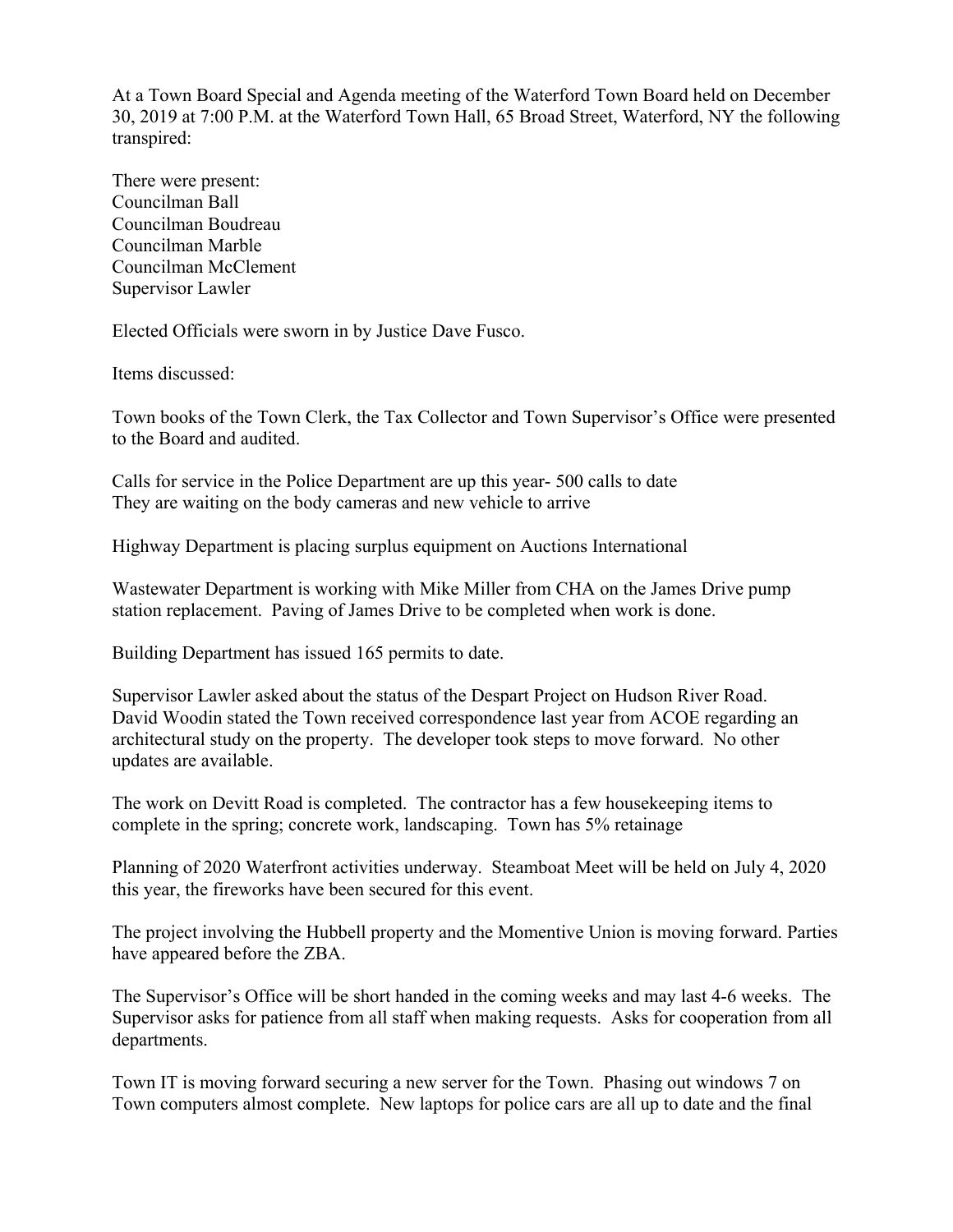one is being installed.

The Supervisor asked about the progress of migrating to the new Town website. Russ will contact the consultant

The annual statistics for the Police Department will be presented at the Board meeting. The body cameras are 4-6 weeks out.

The Supervisor received a very nice email from a resident on Pheasant Run who had concerns when her mailbox was hit and the driver left the scene, the driver did return later and was unaware he had struck something. When the resident contact the Police Department Officer Williams responded and helped her fix the mailbox and gather items from the lawn. She had great things to say about Officer Williams. The Supervisor stated that the Board often hears compliments regarding Office Williams and he is happy to receive these types of emails about the Police Department.

Town Hall renovations and construction will begin in February. This will require moves to be made for certain departments. Pre-construction meetings will be held with the contractor to make disruption of the affected departments kept to a minimum.

There will be a change order to the contract with Adirondack Mountain Engineering related to the Streetscape Project and an unknown sewer line that was discovered.

Resolution to approve attendance at the Northern Adirondack Code Enforcement Conference in Lake Placid

At 7:45 PM the Town Supervisor called the Special meeting to order.

RESOLUTION # 161

RESOLVED, that the Town Board of the Town of Waterford does hereby direct that the Supervisor of the Town shall pay the salaries of the following named individuals and employees of the Town of Waterford in the amount and at the time stated during the calendar year 2020 without the necessity of pre-audit by the Town Board:

| <b>Official Position Amount Pay Cycle</b> |                   |          |         |
|-------------------------------------------|-------------------|----------|---------|
| John E. Lawler                            | Supervisor        | \$19,196 | Monthly |
| Mary Shannon Carrigan                     | <b>Town Clerk</b> | \$52,020 | Weekly  |
| <b>Frank McClement</b>                    | Councilman        | \$11,814 | Monthly |
| James Boudreau                            | Councilman        | \$11,814 | Monthly |
| Laurie Marble                             | Councilman        | \$11,814 | Monthly |
| David Ball                                | Councilman        | \$11,814 | Monthly |
| Nancy Sunukjian                           | Town Justice      | \$18,456 | Monthly |
| David Fusco                               | Town Justice      | \$18,456 | Weekly  |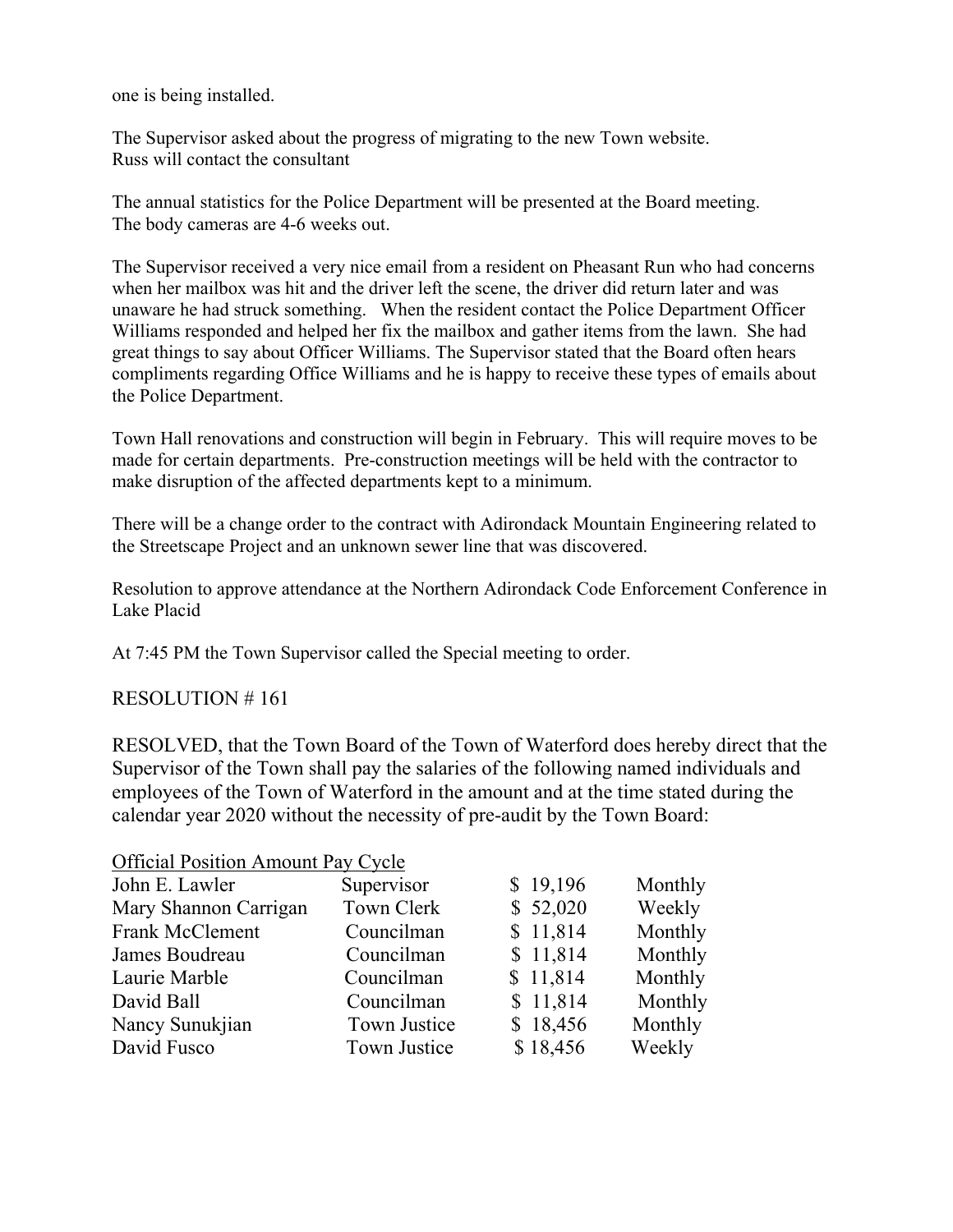Offered by Councilman Boudreau Seconded by Councilman Marble Councilman Ball yes Councilman Boudreau yes Councilman Marble yes Councilman McClement yes Supervisor Lawler yes

# RESOLUTION # 162

RESOLVED, that William Coutu be reappointed as Budget Officer and the annual salary for said position be fixed at \$48,450 for the year 2020 and the Supervisor be authorized to pay said salary in weekly installments without the necessity of pre-audit by the Town Board.

Offered by Councilman Boudreau Seconded by Councilman Marble Councilman Ball yes Councilman Boudreau yes Councilman Marble yes Councilman McClement yes Supervisor Lawler yes

## RESOLUTION #163

RESOLVED, that the Town Board of the Town of Waterford does hereby direct the Town Supervisor to pay the salary of Mary Shannon Carrigan in her capacity of Tax Collector in the amount of \$4,080 for 2020 in weekly installments without necessity of pre-audit by the Town Board.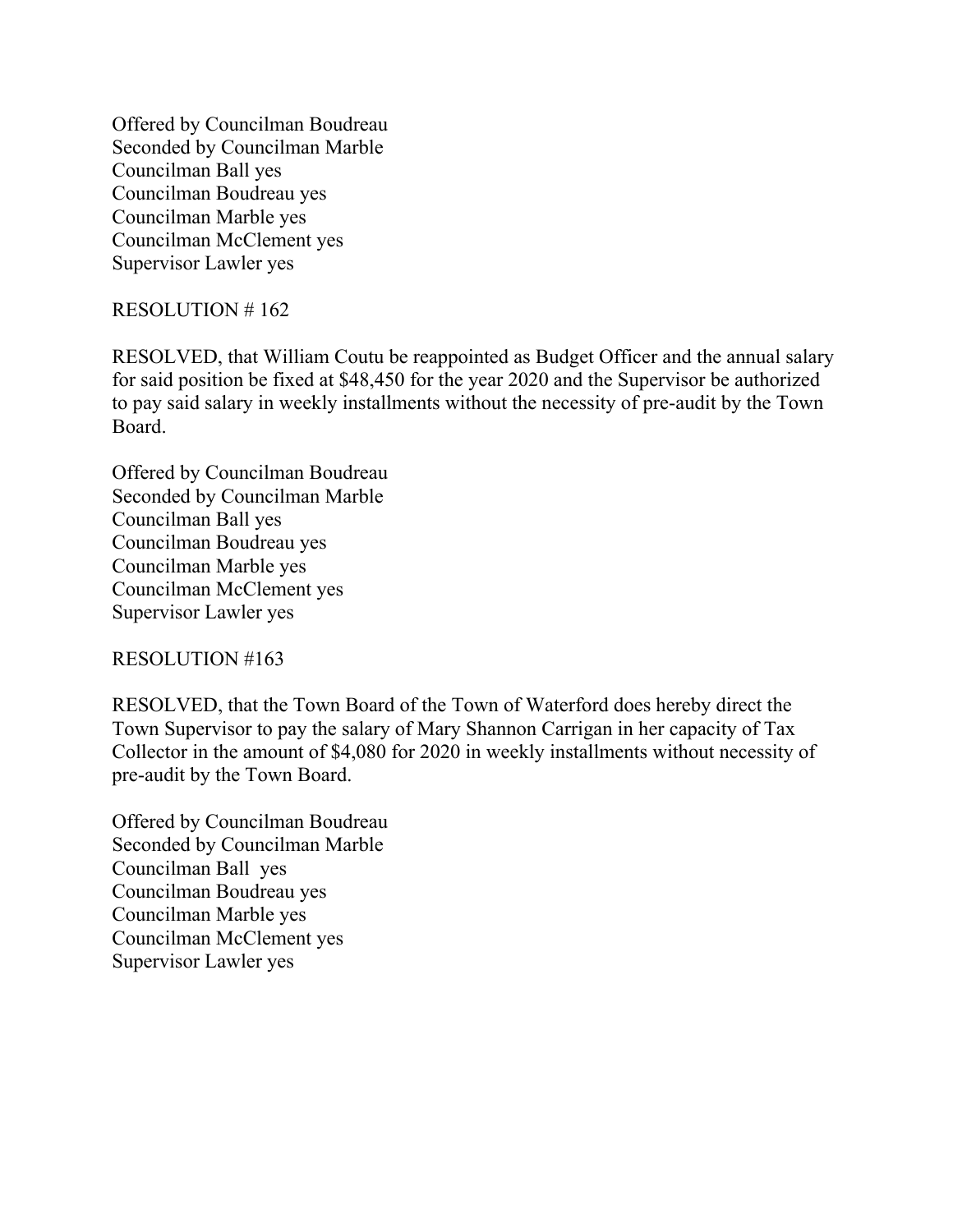RESOLVED, that Patrick Breen be and he is hereby reappointed as Deputy Information Security Officer for the year 2020 at an annually salary of \$15,810 to be paid in biweekly installments by the Supervisor without the necessity of pre-audit by the Town Board.

Offered by Councilman Boudreau Seconded by Councilman Marble Councilman Ball yes Councilman Boudreau yes Councilman Marble yes Councilman McClement yes Supervisor Lawler yes

## RESOLUTION #165

RESOLVED, that Debby Russell is hereby reappointed for the year 2020 as the Junior Accountant at a salary of \$24.88 per hour and that Christina McClement be reappointed as Deputy Town Clerk for the year 2020 at a salary of \$18.36 per hour, each position to be paid in weekly installments by the Supervisor without the necessity of pre-audit by the Town Board and Deborah Maloney is hereby reappointed as part-time Aide to the Town Supervisor's Office for the year 2020 at a salary of \$14.20 per hour to be paid in biweekly installments by the Supervisor without the necessity of pre-audit by the Town Board.

Offered by Councilman Boudreau Seconded by Councilman Marble Councilman Ball yes Councilman Boudreau yes Councilman Marble yes Councilman McClement yes Supervisor Lawler yes

## RESOLUTION #166

RESOLVED, that pursuant to the provisions of Section 20(2) of the Town Law of the State of New York, the Town Board retains as an Attorney for the Town, the firm of Dreyer Boyajian, L.L.P., to provide such professional services and counsel as it may require in the ordinary conduct of business and further that the Supervisor of the Town be authorized and empowered to pay Dreyer Boyajian LLP invoices or statements for professional service in the amount not to exceed \$3,000 per month for the calendar year 2020 for all regular professional services other than representation in matter before the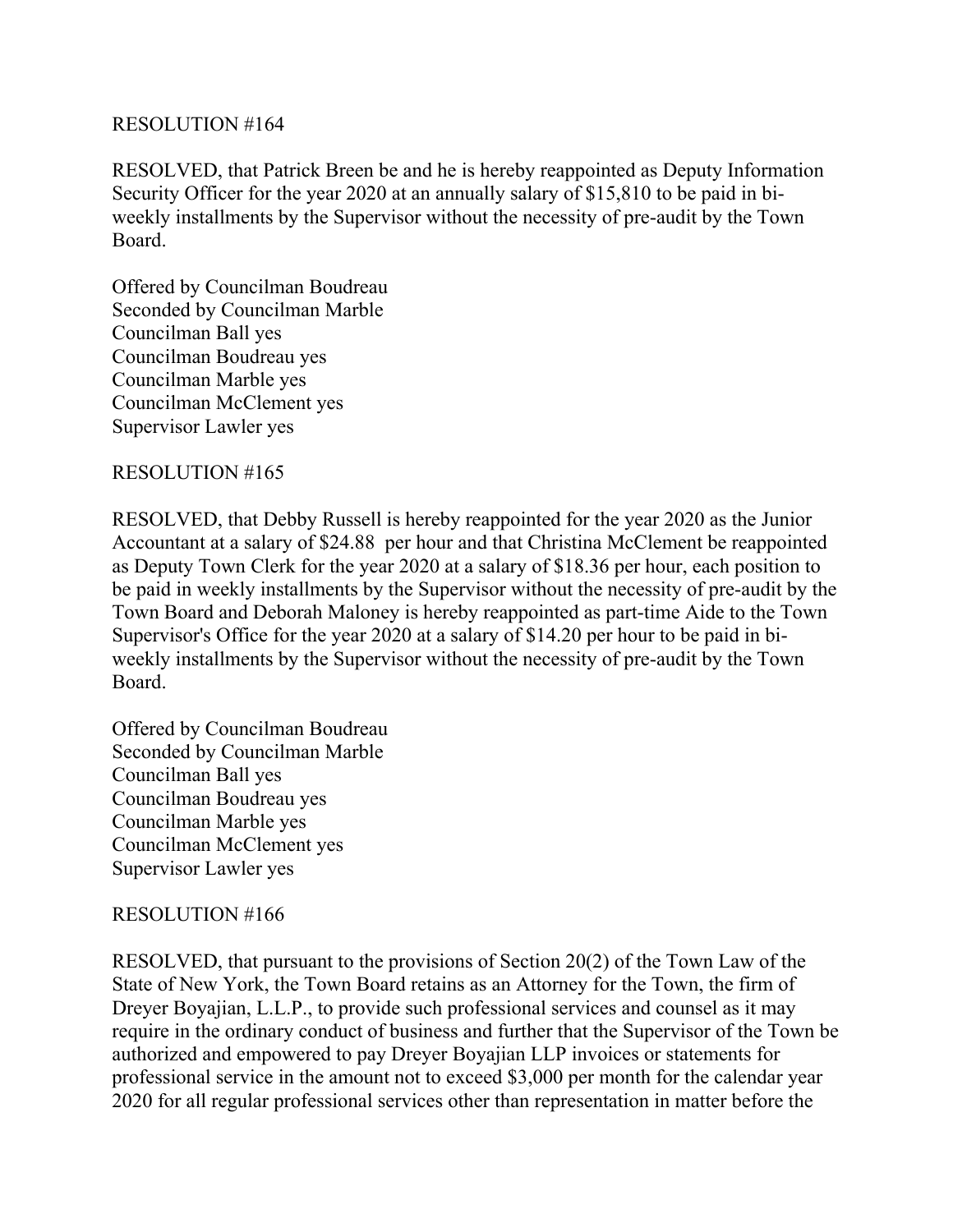County Supreme Court which shall be billed at normal professional fees and that the Supervisor be authorized to enter into a letter agreement with the firm reflecting their retainer as set forth herein and agreement may be retained as the need arises for litigation or non-ordinary matters at normal professional fees.

Offered by Councilman Boudreau Seconded by Councilman Marble Councilman Ball yes Councilman Boudreau yes Councilman Marble yes Councilman McClement yes Supervisor Lawler yes

## RESOLUTION #167

RESOLVED, that Glenn Hebert be and he is hereby reappointed as full-time Building Inspector for the Town of Waterford for the year 2020 and that the salary for said position be set at \$22.89 per hour to be paid in weekly installments by the Supervisor without the necessity of a pre-audit by the Town Board.

Offered by Councilman Boudreau Seconded by Councilman Marble Councilman Ball yes Councilman Boudreau yes Councilman Marble yes Councilman McClement yes Supervisor Lawler yes

## RESOLUTION #168

RESOLVED, that Crystal Orton be and she is hereby reappointed as full time Clerk to the Town Justices for the year 2020 and that the salary for said position be set at \$18.05 per hour to be paid in weekly installments by the Supervisor without the necessity of preaudit by the Town Board and Deborah Maloney is hereby reappointed as part-time Court Clerk for the year 2020 at a salary of \$14.20 per hour to be paid in bi-weekly installments by the Supervisor without the necessity of pre-audit by the Town Board.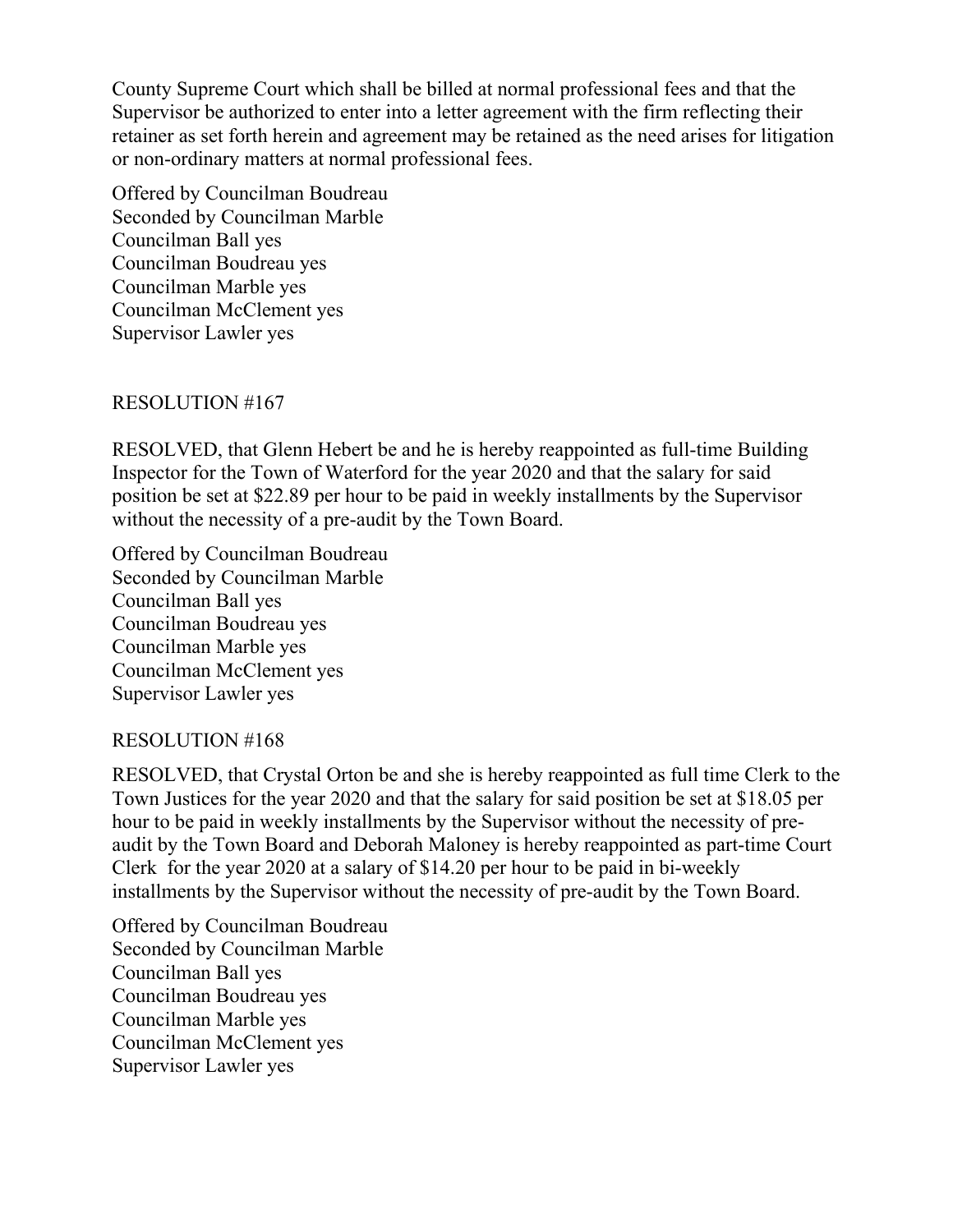RESOLVED, that Mary Shannon Carrigan be and she is hereby reappointed as Register of Vital Statistics through December 31, 2024 at no additional compensation and Christina McClement is hereby reappointed Deputy Registrar at no additional compensation.

Offered by Councilman Boudreau Seconded by Councilman Marble Councilman Ball yes Councilman Boudreau yes Councilman Marble yes Councilman McClement yes Supervisor Lawler yes

# RESOLUTION #170

RESOLVED, that Joseph Avarello be and he is hereby reappointed as Special Police in Charge of Traffic Control for the Town of Waterford for the year 2020 and that the salary for said position be set at \$40.65 per day to be paid in bi-weekly installments by the Supervisor without the necessity of pre-audit by the Town Board.

Offered by Councilman Boudreau Seconded by Councilman Marble Councilman Ball yes Councilman Boudreau yes Councilman Marble yes Councilman McClement yes Supervisor Lawler yes

# RESOLUTION #171

RESOLVED, that all full time Police Officers and Sergeants presently holding office in the Waterford Police Department be and they are hereby reappointed for the year 2020; And be it further RESOLVED, that the Supervisor is authorized to pay the salaries associated with the

positions referenced above as specified in the existing union contract and on the time schedule specified in said contract without the necessity of pre-audit by the Town Board.

Offered by Councilman Boudreau Seconded by Councilman Marble Councilman Ball yes Councilman Boudreau yes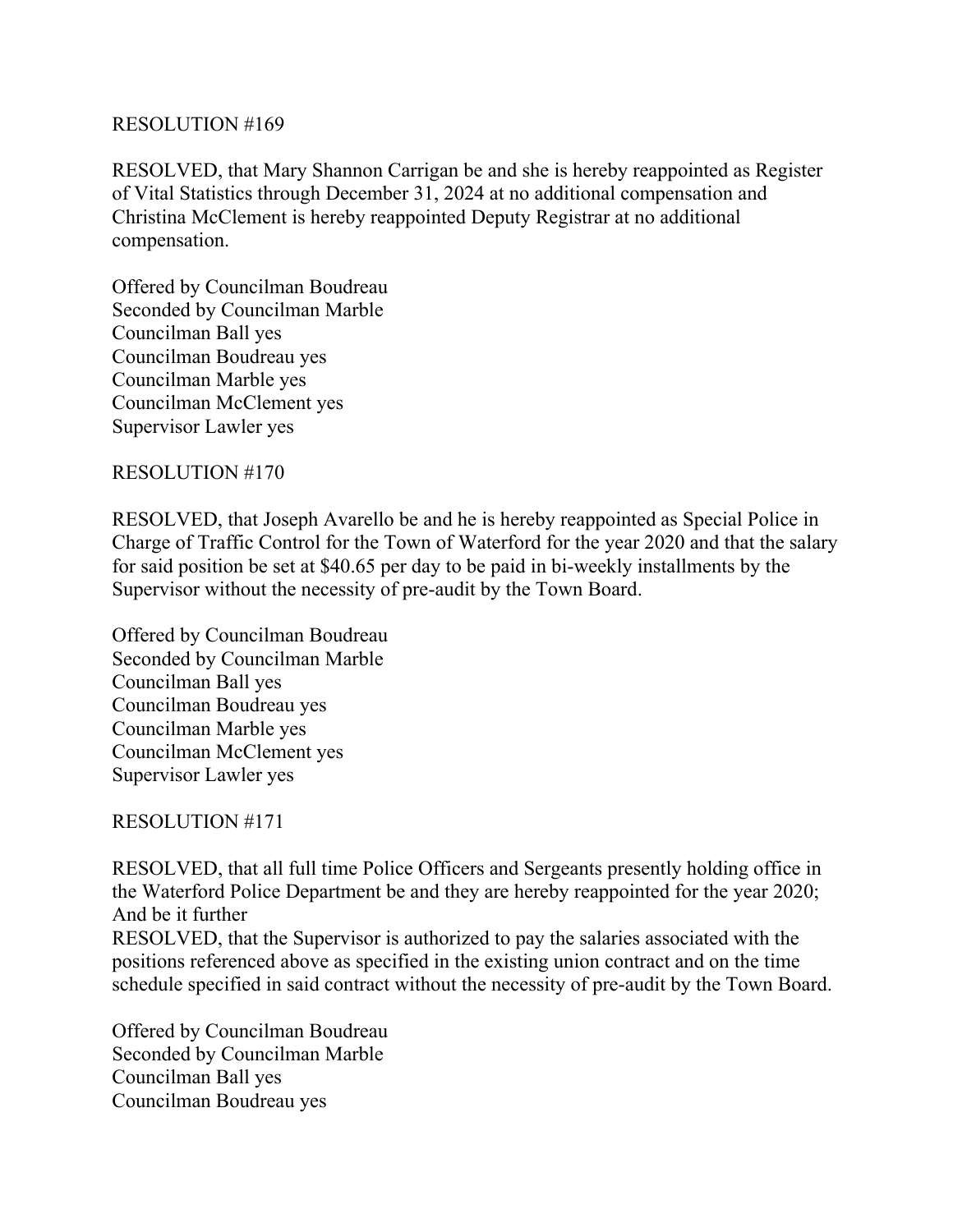Councilman Marble yes Councilman McClement yes Supervisor Lawler yes

## RESOLUTION #172

RESOLVED, that Russ VanDervoort be and he is hereby reappointed as Town Historian for the Town of Waterford for the year 2020 at a salary of \$2,059 per year to be paid in quarterly installments by the Supervisor without the necessity of pre-audit by the Town Board.

Offered by Councilman Boudreau Seconded by Councilman Marble Councilman Ball yes Councilman Boudreau yes Councilman Marble yes Councilman McClement yes Supervisor Lawler yes

## RESOLUTION #173

RESOLVED, that each of the following employees presently holding a position in the Waste Water Treatment Department and the Highway Department be and they are hereby reappointed to that position for the year 2020 and will be paid in weekly installments by the Supervisor without the necessity of pre-audit by the Town Board.

| Waste Water Treatment Plant Chief Operator, (Craig Falcone) \$61,200 Per Year |                   |
|-------------------------------------------------------------------------------|-------------------|
| Waste Water Laborer, (David Bullett)                                          | $$22.45$ Per Hour |
| Waste Water Laborers (3)                                                      | $$20.34$ Per Hour |
| (Brian Hayden, Al Ferguson and Shawn Gilbert)                                 |                   |
| Highway Department Working Foreman, (Zbigniew Lubas)                          | $$25.25$ Per Hour |
| Highway Department Heavy Faugment Operator (Mike Rougia) \$22.48 Per Hour     |                   |

Highway Department Heavy Equipment Operator, (Mike Rougia)\$22.48 Per Hour Highway Department Laborers (CDL) 6 each \$20.34 Per Hour (James Carlton, Paul Terry, Walt Sorensen, Patrick Sherwood, Dave Williams and Cameron Gardner) Highway Department Laborer(non-CDL) Patrick Kane \$15.88 Per Hour

Offered by Councilman Boudreau Seconded by Councilman Marble Councilman Ball yes Councilman Boudreau yes Councilman Marble yes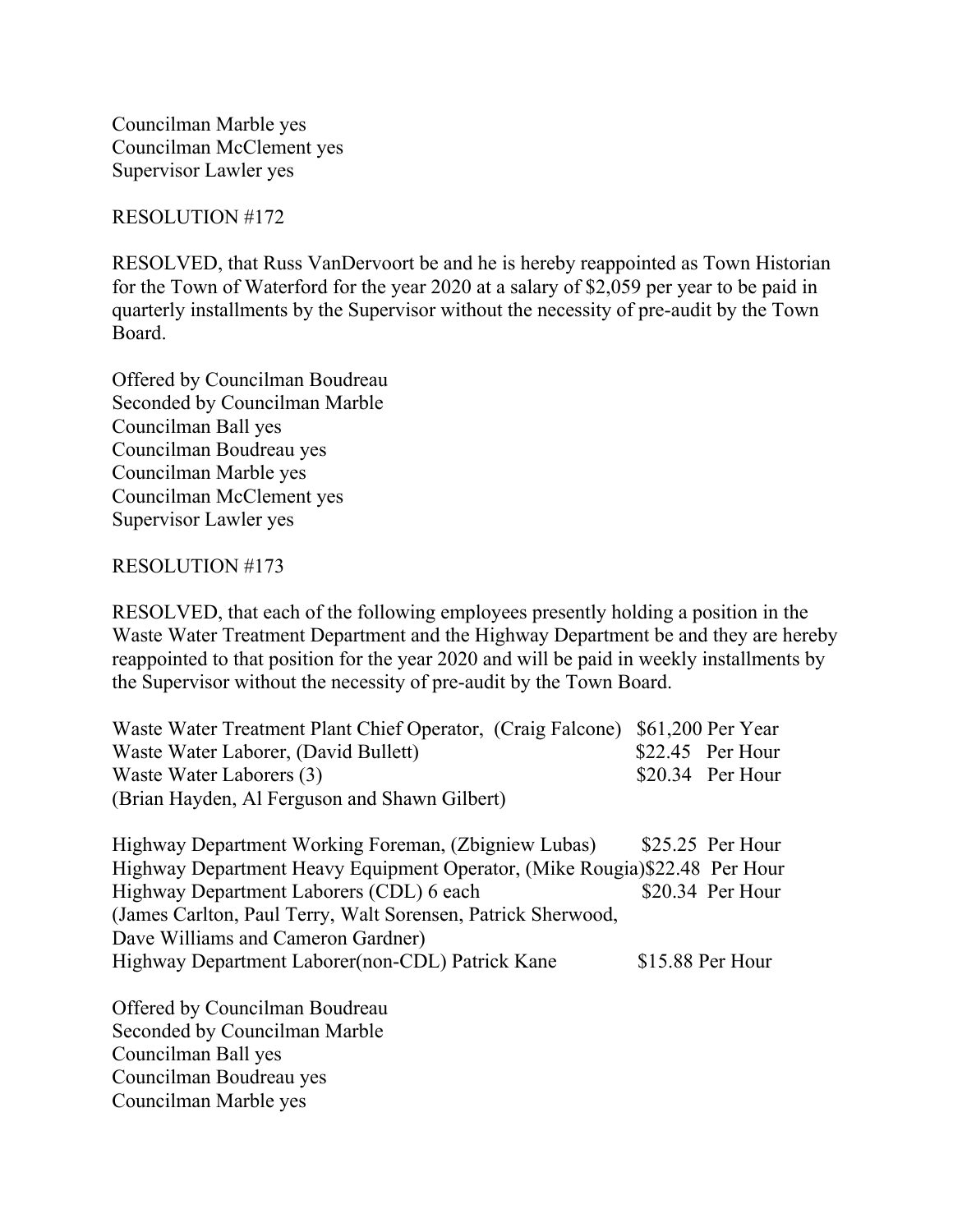Councilman McClement yes Supervisor Lawler yes

# RESOLUTION #174

RESOLVED, that Dominick Gabriel be and he is hereby reappointed as Town Engineer for 2020 at an annual salary of \$30,000 to be paid in bi-weekly installments by the Supervisor without the necessity of pre-audit by the Town Board.

Offered by Councilman Boudreau Seconded by Councilman Marble Councilman Ball yes Councilman Boudreau yes Councilman Marble yes Councilman McClement yes Supervisor Lawler yes

## RESOLUTION#175

RESOLVED, that David Woodin be and he is hereby reappointed as Chairman of the Waterford Planning Board for the year 2020 and that the annual salary for said position be set at \$3,679 per year to be paid in monthly installments by the Supervisor without the necessity of pre-audit by the Town Board.

Offered by Councilman Boudreau Seconded by Councilman Marble Councilman Ball yes Councilman Boudreau yes Councilman Marble yes Councilman McClement yes Supervisor Lawler yes

## RESOLUTION #176

RESOLVED, that David Woodin be and he is hereby reappointed as Planning Director for the year 2020 and that the annual salary for said position be set at \$26,321 to be paid in monthly installments by the Supervisor without the necessity of pre-audit by the Town Board.

Offered by Councilman Boudreau Seconded by Councilman Marble Councilman Ball yes Councilman Boudreau yes Councilman Marble yes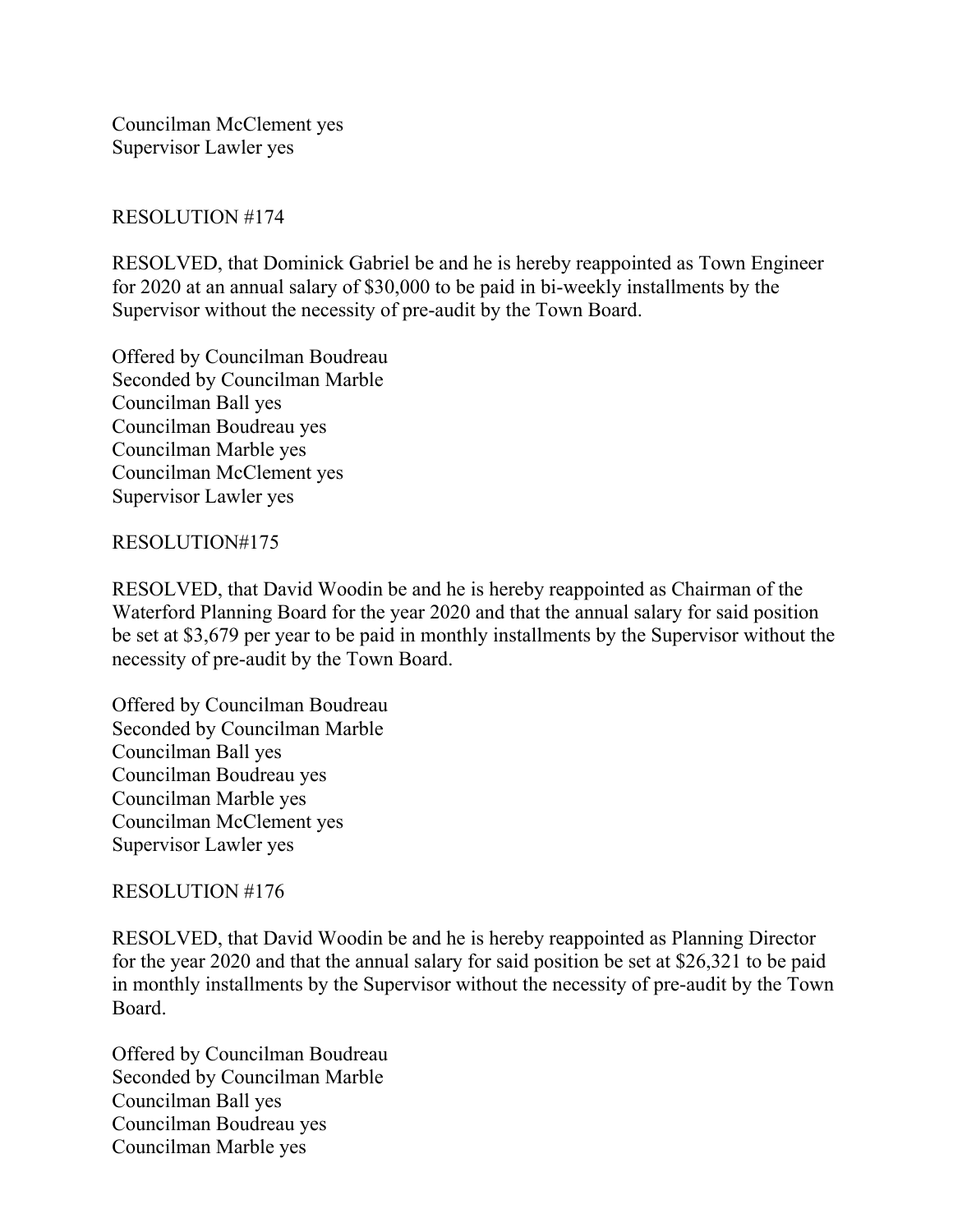Councilman McClement yes Supervisor Lawler yes

## RESOLUTION #177

RESOLVED that Robert Lefebvre is reappointed as a member of the Planning Board at a salary of \$71.21 per meeting commencing immediately and ending on December 31, 2024 and that the salary for said position be paid in monthly installments by the Supervisor without the necessity of pre-audit by the Town Board.

Offered by Councilman Boudreau Seconded by Councilman Marble Councilman Ball yes Councilman Boudreau yes Councilman Marble yes Councilman McClement yes Supervisor Lawler yes

## RESOLUTION #178

RESOLVED, that Charles Fusco be and he is hereby reappointed as Chairman of the Zoning Board of Appeals for the year 2020 and that the annual salary for said position be set at \$2,543 to be paid in quarterly installments by the Supervisor without the necessity of pre-audit by the Town Board.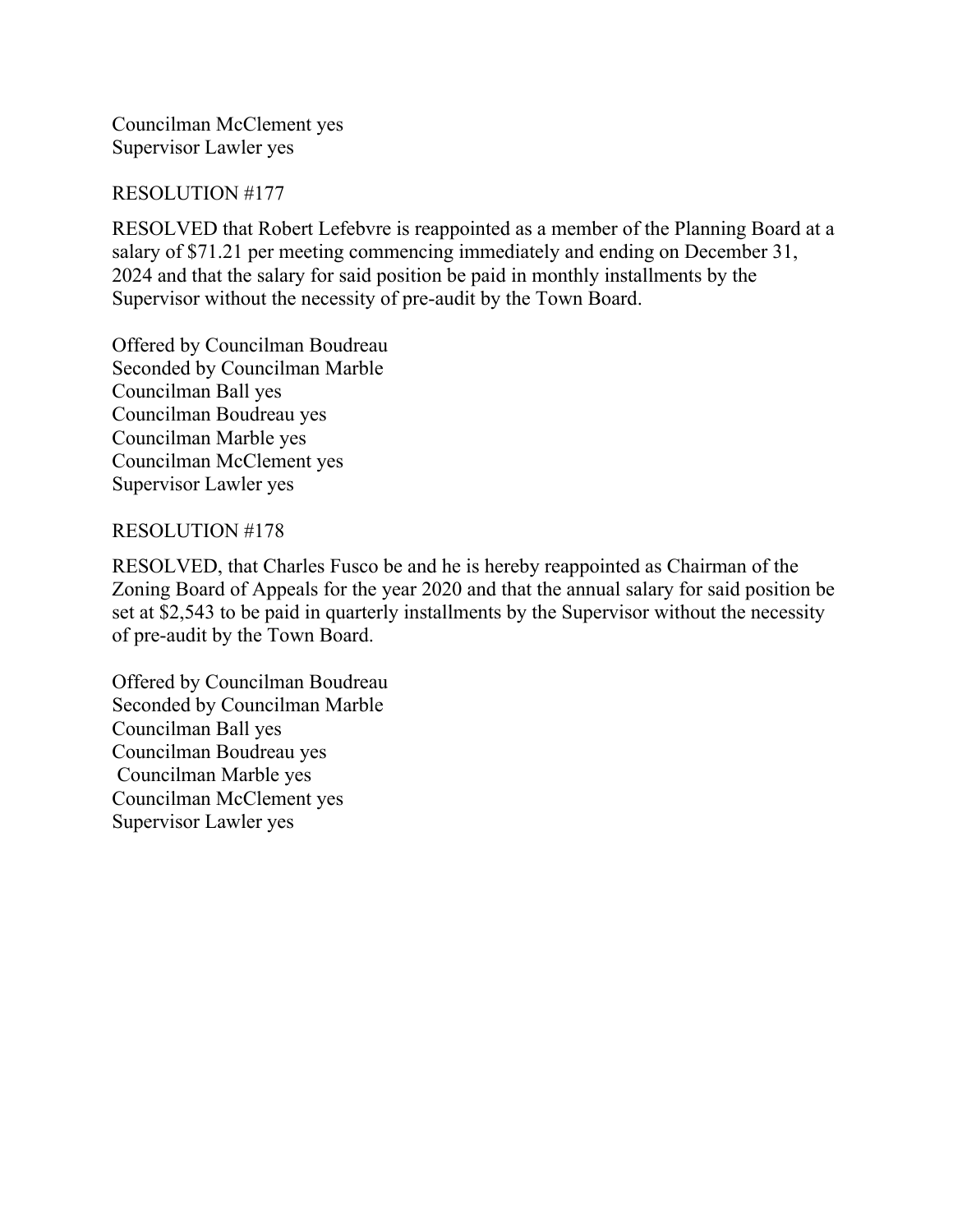RESOLVED, that the 2020 salaries for all Planning Board members and Zoning Board of Appeals members not set by any other resolution, be set at \$71.21 per meeting; and that the 2020 salaries for members of the Board of Assessment Review, not set by any other resolution, be set at \$74.94 per meeting. All of the above salaries are to be paid in monthly installments by the Supervisor without the necessity of pre-audit by the Town Board.

Offered by Councilman Boudreau Seconded by Councilman Marble Councilman Ball yes Councilman Boudreau yes Councilman Marble yes Councilman McClement yes Supervisor Lawler yes

RESOLUTION # 180

RESOLVED, that the regular monthly meeting of the Waterford Town Board for the year 2020 will be held on the first Tuesday of each month at 7:00 P.M.

Offered by Councilman Boudreau Seconded by Councilman Marble Councilman Ball yes Councilman Boudreau yes Councilman Marble yes Councilman McClement yes Supervisor Lawler yes

## RESOLUTION # 181

RESOLVED, that the Waterford Branch of Pioneer Savings Bank, be and it is hereby designated as the Official Depository in which the Supervisor, the Town Clerk, Tax Collector, Town Justices, and Deputy Supervisor shall deposit all monies coming into their hands by virtue of their office.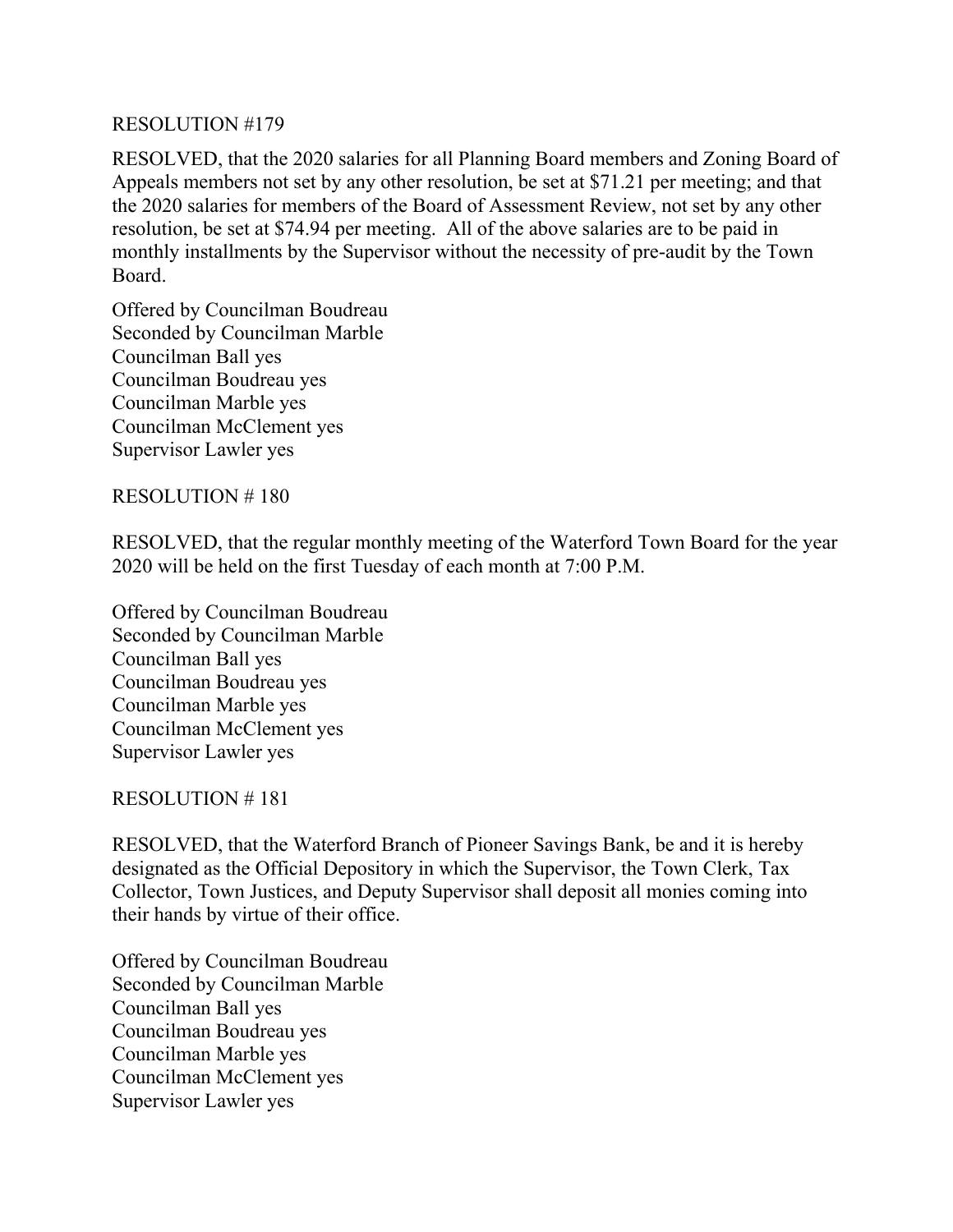RESOLVED, that the mileage rate used to reimburse all Town employees and elected officials required to use their personal automobiles for traveling to conduct Town Business during 2020 be set at the level established by the Internal Revenue Service.

Offered by Councilman Boudreau Seconded by Councilman Marble Councilman Ball yes Councilman Boudreau yes Councilman Marble yes Councilman McClement yes Supervisor Lawler yes

## RESOLUTION #183

RESOLVED, that the Supervisor of the Town of Waterford be and he is hereby authorized to pay invoices of the Verizon Wireless, Verizon, Benetech(HRA Program), Empire Blue Cross, National Grid, Office of the State Comptroller, Toshiba America Business Solutions, Pitney Bowes Financial Services, County Waste, CDPHP, NYS Unemployment Insurance, Earthlink Business, Arch Insurance Group, Firstlight Fiber, New York State and Local Retirement System, Time Warner Cable, Town Tax Collector, Reserve Account, US Postal Service, and the Waterford Rescue Squad without the necessity of pre-audit by the Town Board, and to make such payments on the bonded indebtedness as have been appropriated by the Town Board without the necessity of a pre-audit by the Town Board for the year 2020.

Offered by Councilman Boudreau Seconded by Councilman Marble Councilman Ball yes Councilman Boudreau yes Councilman Marble yes Councilman McClement yes Supervisor Lawler yes

## RESOLUTION #184

RESOLVED, that Debby Russell be and she is hereby appointed as Secretary of the Zoning Board of Appeals for the year 2020 at a salary of \$24.88 per hour to be paid in weekly installments without the necessity of pre-audit by the Town Board.

Offered by Councilman Boudreau Seconded by Councilman Marble Councilman Ball yes Councilman Boudreau yes Councilman Marble yes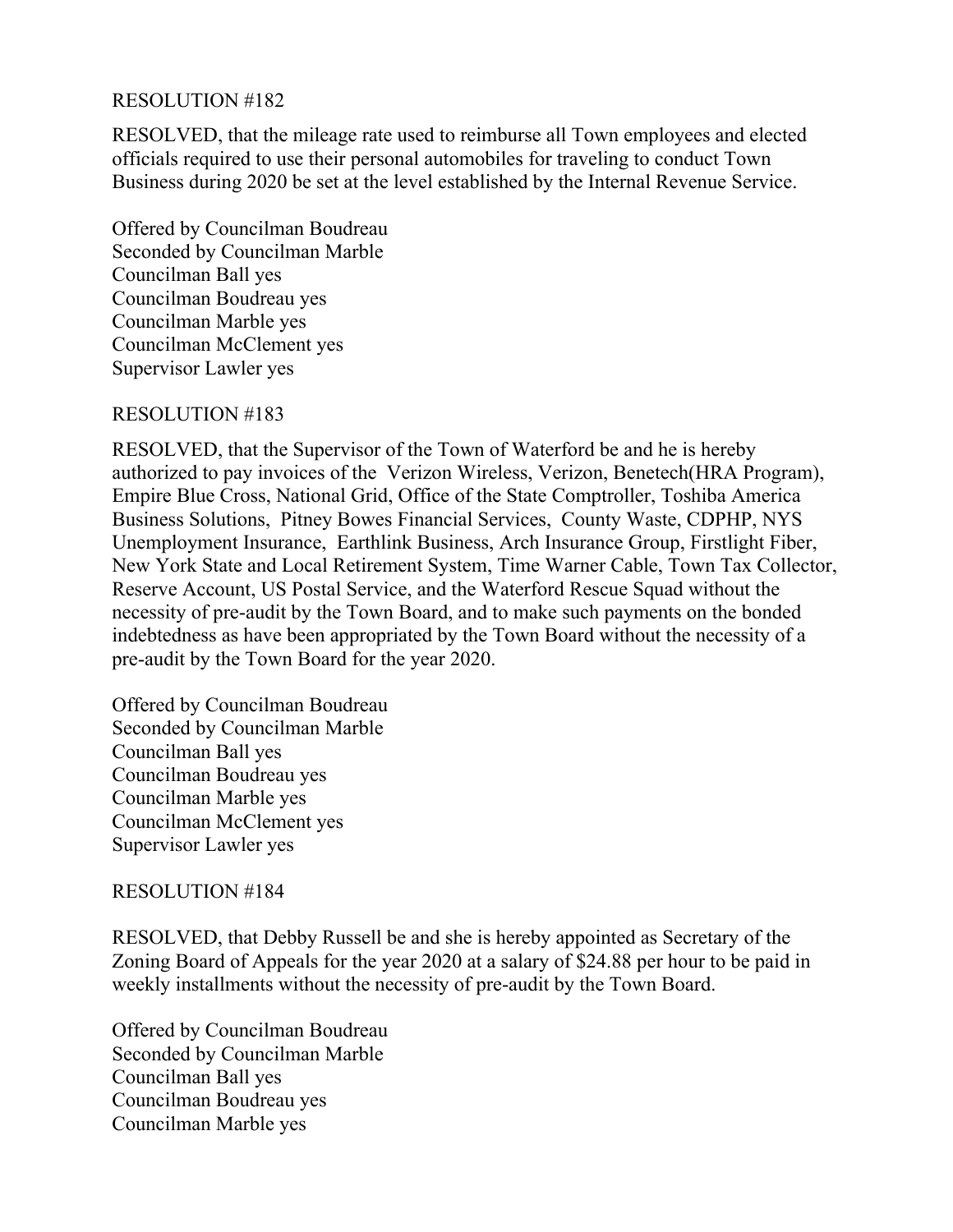Councilman McClement yes Supervisor Lawler yes

### RESOLUTION #185

RESOLVED, that the Gazette Newspaper published in Schenectady, New York is hereby designated as the official newspaper for the Town of Waterford for the year 2020.

Offered by Councilman Boudreau Seconded by Councilman Marble Councilman Ball yes Councilman Boudreau yes Councilman McClement yes Supervisor Lawler yes

### RESOLUTION #186

RESOLVED, that the Town Board of the Town of Waterford does hereby approve a telephone banking transfer as well as an on-line transfer authorization between Pioneer Commercial Bank and the Town of Waterford.

Offered by Councilman Boudreau Seconded by Councilman Marble Councilman Ball yes Councilman Boudreau yes Councilman Marble yes Councilman McClement yes Supervisor Lawler yes

#### RESOLUTION #187

RESOLVED, George Quick be and he is hereby reappointed as Fire Inspector for the Town of Waterford for the year 2020 and that the salary for said position be set at \$2,182 annually to be paid in quarterly installments by the Supervisor without the necessity of pre-audit by the Town Board.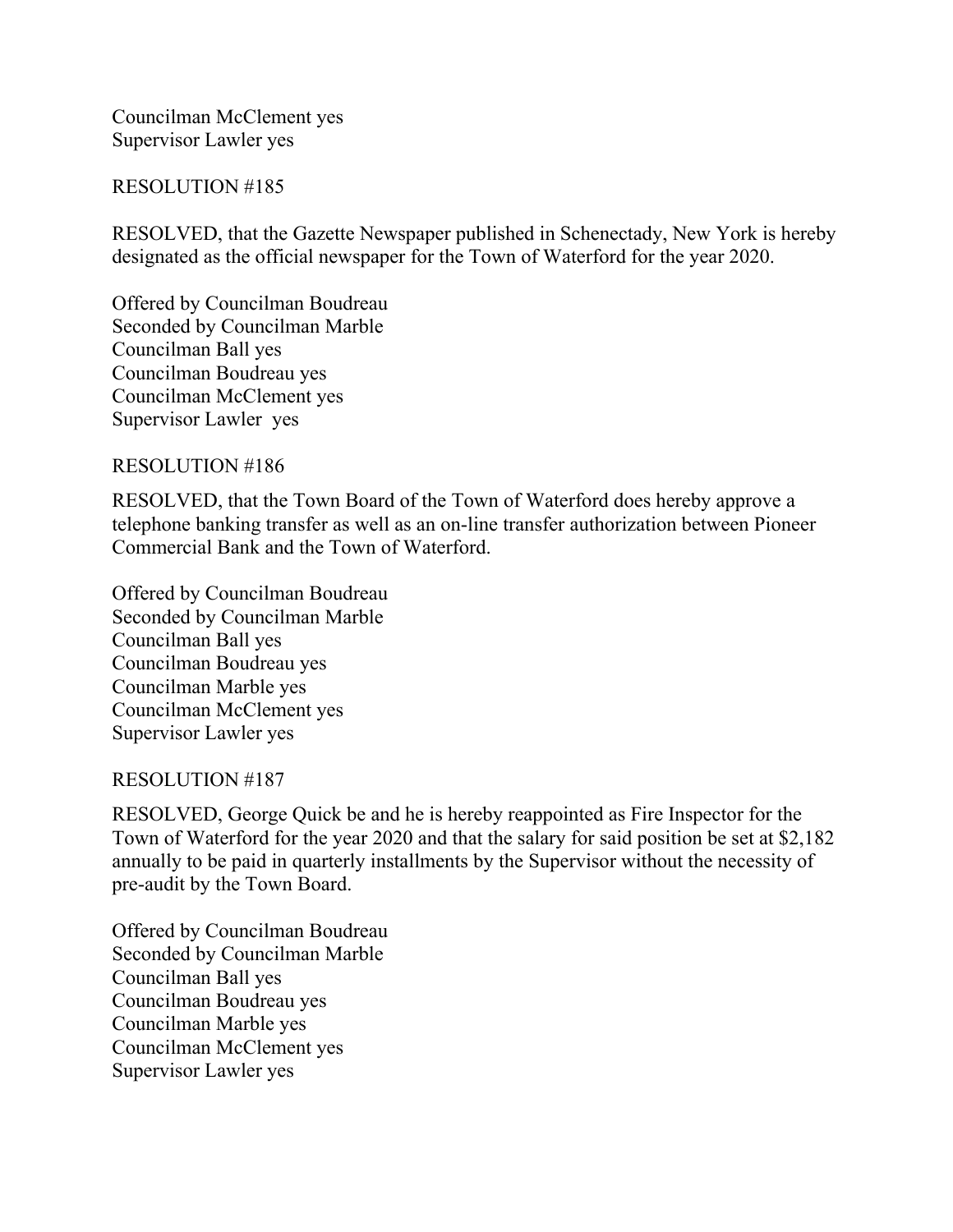RESOLVED, that Marjorie Mahoney be and she is hereby reappointed as Senior Coordinator for the Town of Waterford and that the salary for said position be set at \$13.83 per hour for the year 2020 to be paid in bi-weekly installments by the Supervisor without the necessity of a pre-audit by the Town Board.

Offered by Councilman Boudreau Seconded by Councilman Marble Councilman Ball yes Councilman Boudreau yes Councilman Marble yes Councilman McClement yes Supervisor Lawler yes

# RESOLUTION #189

RESOLVED, that Frank McClement be and he is hereby reappointed as a member of the Saratoga County Youth Board for the year 2020.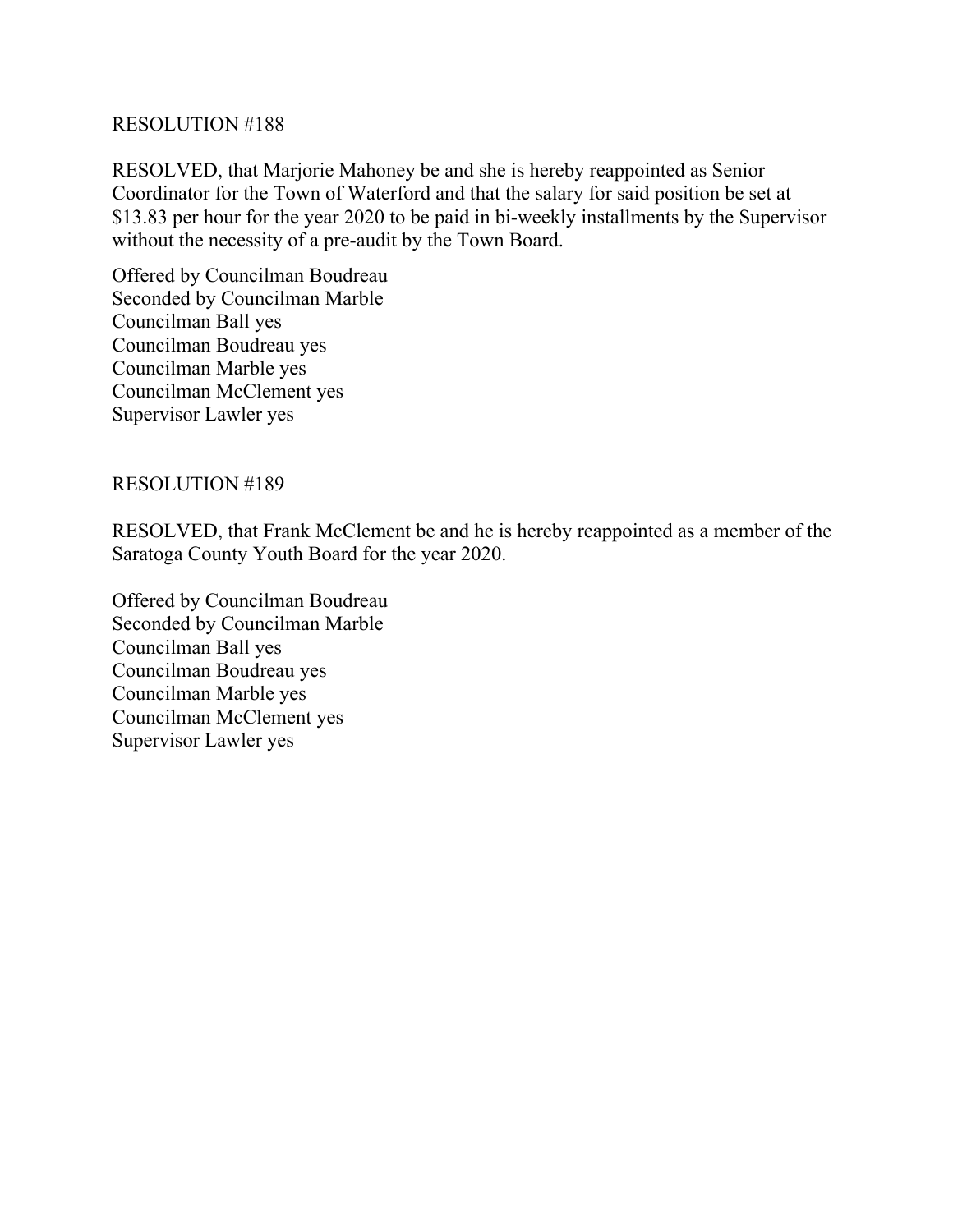RESOLVED, that the following holidays will be designated as "Official Holidays" for the year 2020 for all non-union employees.

### HOLIDAYS

New Years Day-(1/1/20) Martin Luther King Birthday (1/20/20) President's Day (2/17/20) Memorial Day (5/25/20) Independence Day (7/4/20) Labor Day (9/7/20) Columbus Day (10/12/20) Veterans Day (11/11/20) Thanksgiving Day (11/26/20) Day after Thanksgiving (11/27/20) Christmas Eve (12/24/20) Christmas Day (12/25/20)

Offered by Councilman Boudreau Seconded by Councilman Marble Councilman Ball yes Councilman Boudreau yes Councilman Marble yes Councilman McClement yes Supervisor Lawler yes

## RESOLUTION #191

RESOLVED, that Harold Martel be reappointed as Highway Superintendent for the year 2020 and that the annual salary for said position be set at \$61,376 to be paid in weekly installments by the Supervisor without the necessity of a pre-audit by the Town Board.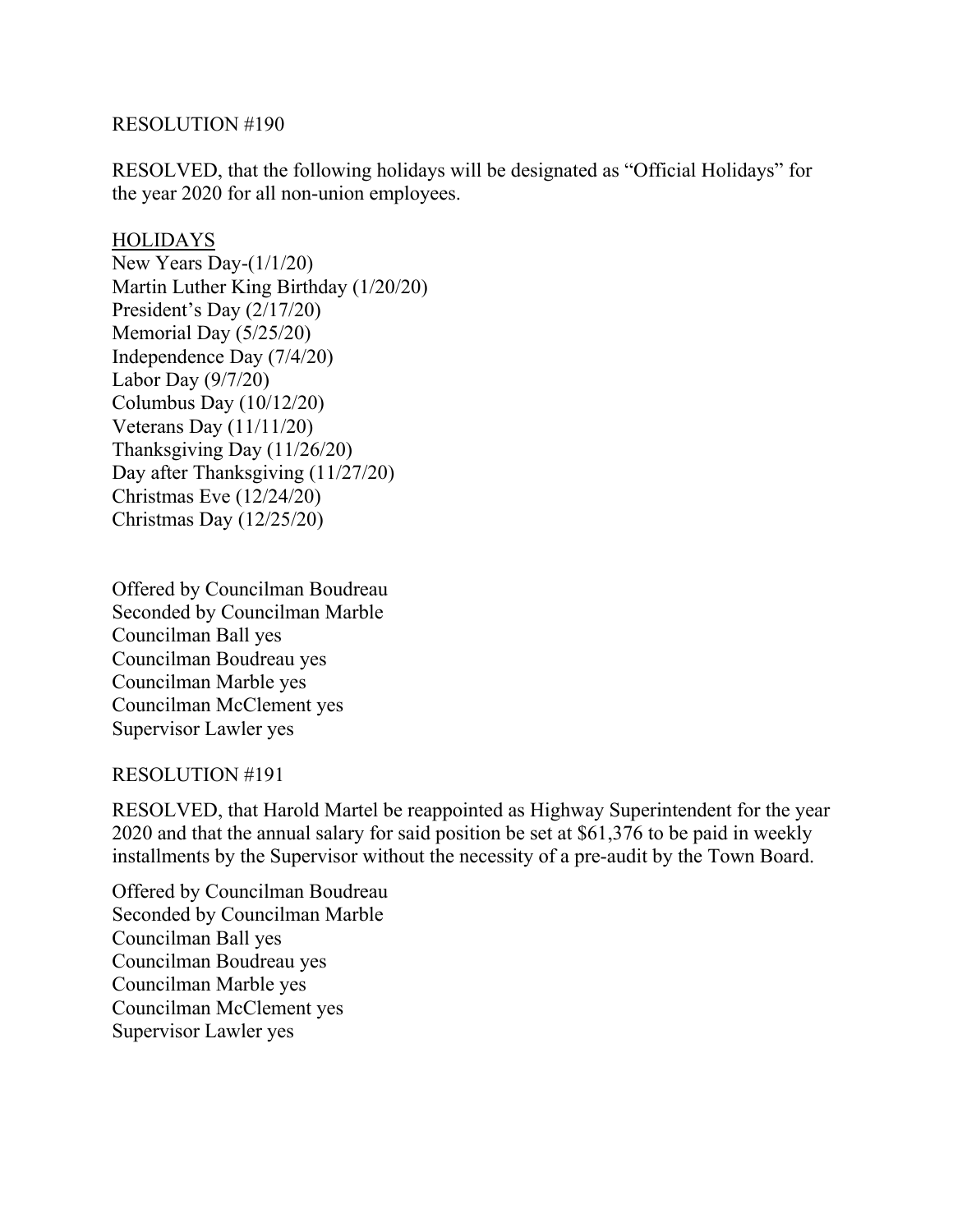RESOLVED, that there be established, an investigation fund to provide monies for use by the police department in the course of investigations, and that the amount of such fund not exceed \$500.00 at any time, and that appropriate measures be taken by the Supervisor and the Budget Officer to provide for such funds for the year 2020.

Offered by Councilman Boudreau Seconded by Councilman Marble Councilman Ball yes Councilman Boudreau yes Councilman Marble yes Councilman McClement yes Supervisor Lawler yes

RESOLUTION #193

RESOLVED, that John E. Lawler, Supervisor of the Town of Waterford be and is hereby reappointed as Voting Delegate of the Town at the Annual Business session of the Associations of Towns Meeting to be held in New York City in 2020 and be it further

RESOLVED, that Laurie Marble, Deputy Supervisor be and is hereby reappointed as Alternate Delegate who, in the absence of the Supervisor, shall be eligible to cast the vote of the Town of Waterford at the meeting referenced above.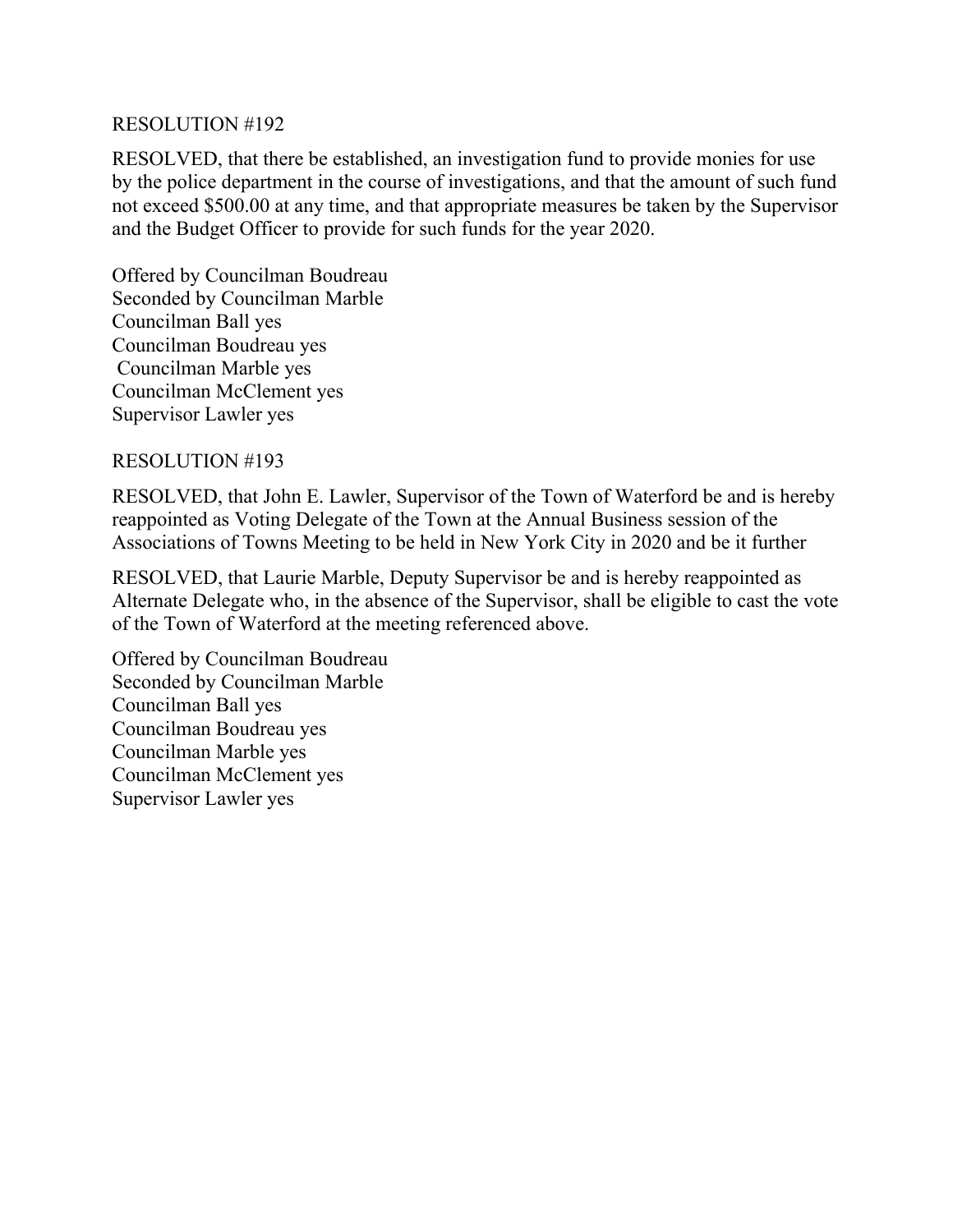WHEREAS, the Department of Environmental Conservation of the State of New York is responsible for the protection of the water resources of certain classified waters in New York State as set forth in Part Three of Article V of the Conservation Law, and

WHEREAS, this Memorandum of Understanding between the department of Environmental Conservation of the State of New York and the Town of Waterford established an agreement of Cooperation between the parties hereinafter insofar as the Highway is concerned,

# NOW, THEREFORE BE IT

RESOLVED, that the Supervisor of the Town of Waterford be and he is hereby empowered to sign the Memorandum of Understanding on behalf of the Town of Waterford and the Highway Department, and be it further

RESOLVED, that this Memorandum of Understanding shall take effect immediately upon its acceptance by the Department of Environmental Conservation.

Offered by Councilman Boudreau Seconded by Councilman Marble Councilman Ball yes Councilman Boudreau yes Councilman Marble yes Councilman McClement yes Supervisor Lawler yes

## RESOLUTION #195

RESOLVED, that Russell McAllister be and he is hereby reappointed as the Information Security Officer for the Town of Waterford for the year 2020 at an annual salary of \$15,810 to be paid in bi-weekly installments by the Supervisor without the necessity of pre-audit by the Town Board.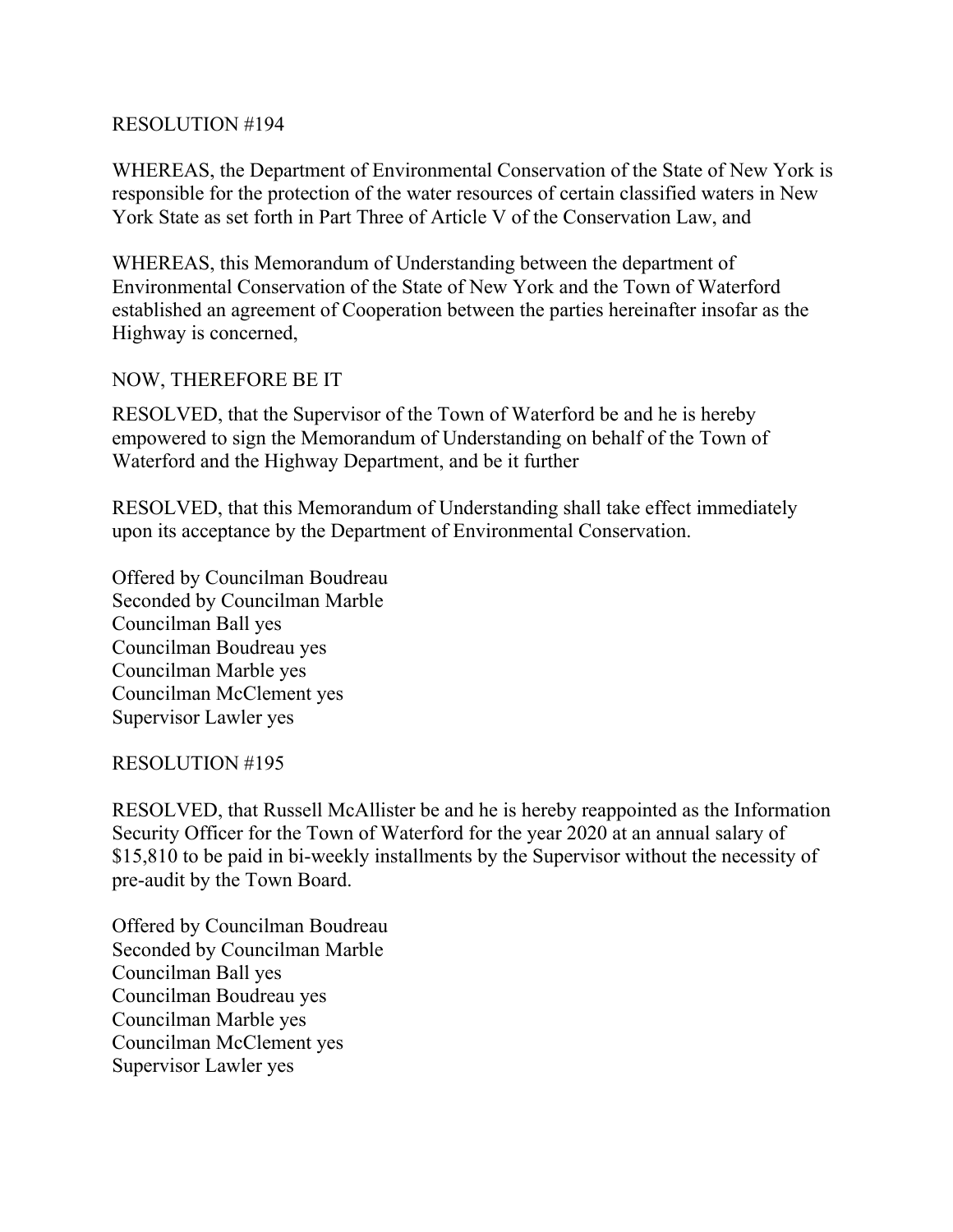RESOLVED, that the 2020 salary of the Sole Assessor for the Town of Waterford is set at \$ 30,000 to be paid in weekly installments without the necessity of pre-audit by the Town Board, and James Callaghan be and he is hereby reappointed as the Assessor's Clerk at a salary of \$19.73 per hour for 2020 to be paid in weekly installments without the necessity of pre-audit by the Town Board, and Mary Ann Kelts be reappointed as Aide to the Assessor at a salary of \$15.54 per hour for 2020 to be paid in bi-weekly installments by the Supervisor without the necessity of pre-audit by the Town Board.

Offered by Councilman Boudreau Seconded by Councilman Marble Councilman Ball yes Councilman Boudreau yes Councilman Marble yes Councilman McClement yes Supervisor Lawler yes

# RESOLUTION #197

RESOLVED, that Marilynn Brown be reappointed as Police Matron for the Town of Waterford for the year 2020 at a salary of \$20.64 per hour to be paid in bi-weekly installments without the necessity of pre-audit by the Town Board.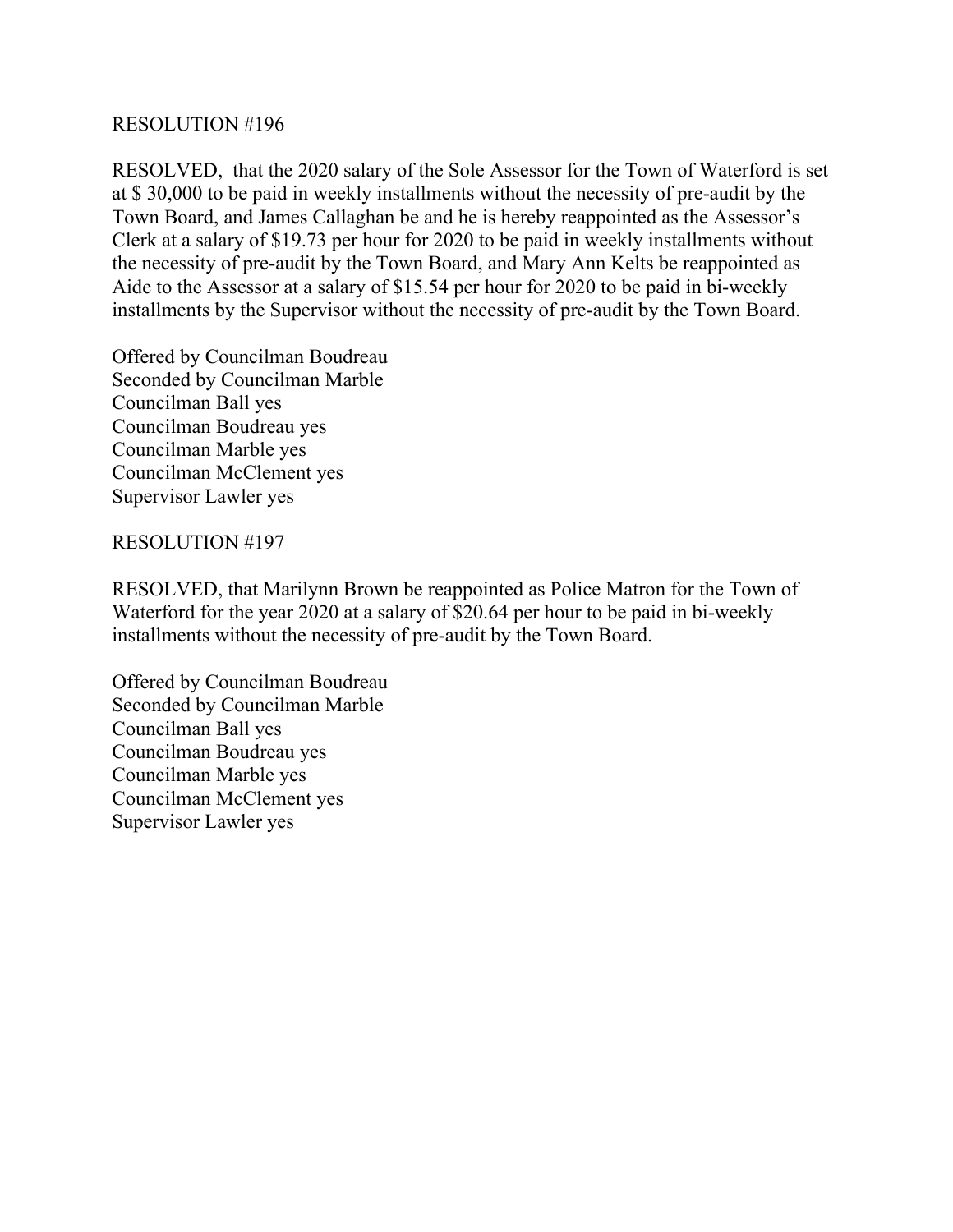RESOLVED, that Torri Van Nostrand be and she is hereby appointed as part-time substitute Senior Coordinator for the year 2020 at a salary of \$18.87 per hour and be reappointed as part-time Recreation Director at a salary of \$18.87 per hour for the year 2020, said positions to be paid in weekly installments by the Supervisor without the necessity of pre-audit by the Town Board and that Mary Stalker be reappointed as parttime Events Coordinator for the year 2020 at a salary of \$16.98 per hour to be paid in weekly installments by the Supervisor without the necessity of pre-audit by the Town Board.

Offered by Councilman Boudreau Seconded by Councilman Marble Councilman Ball yes Councilman Boudreau yes Councilman Marble yes Councilman McClement yes Supervisor Lawler yes

# RESOLUTION #199

RESOLVED, that Paul McInerney be and he is hereby reappointed as Administrative Aide to the Public Safety Commissioner for the year 2020 at a salary of \$57,222 to be paid in weekly installments by the Supervisor without the necessity of pre-audit by the Town Board.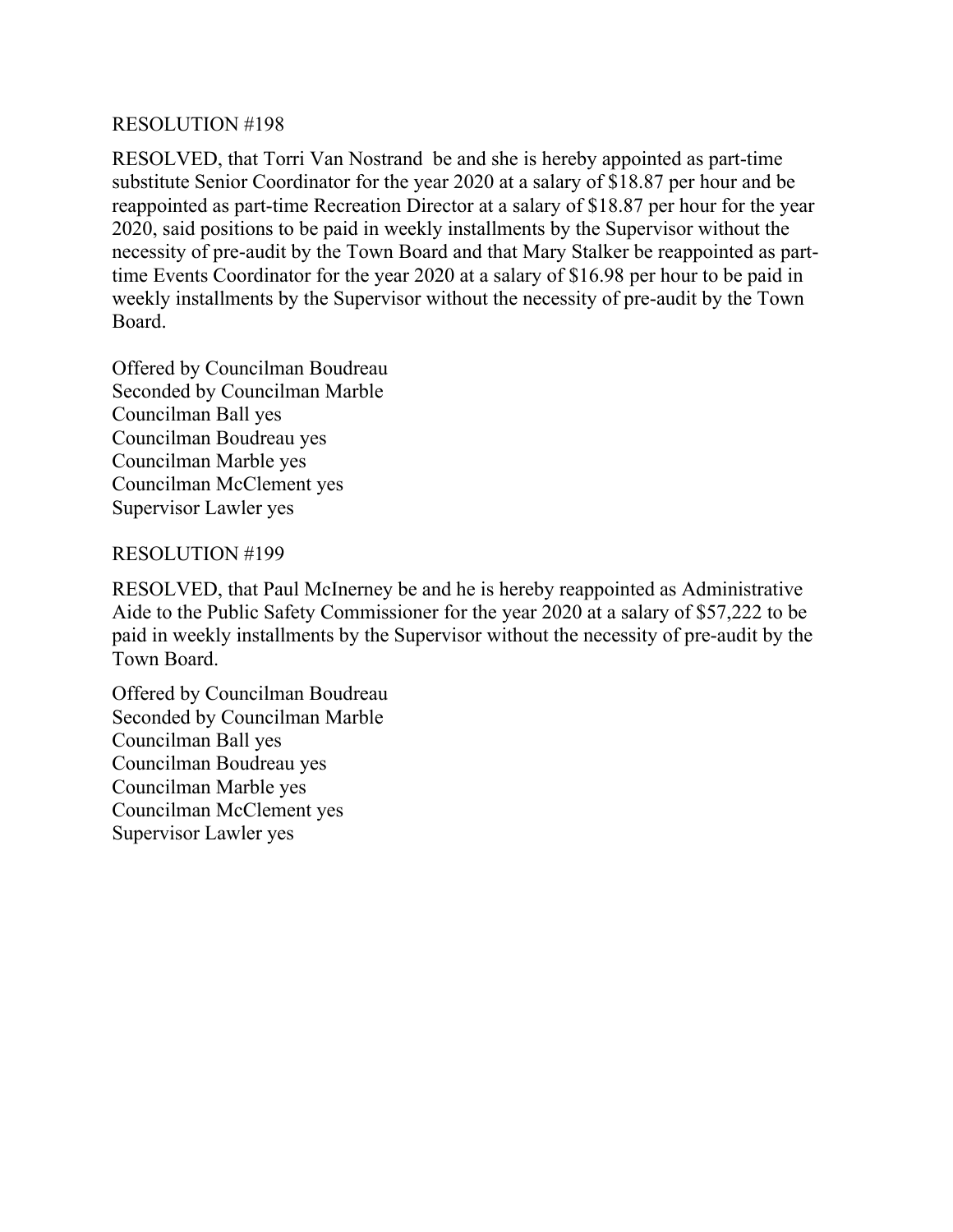RESOLVED, that Jeffrey St. Denis be and he is hereby reappointed as full-time Animal Control Officer for the Town for the year 2020 at a salary of \$39,416 to be paid in weekly installments by the Supervisor without the necessity of pre-audit by the Town Board.

Offered by Councilman Boudreau Seconded by Councilman Marble Councilman Ball yes Councilman Boudreau yes Councilman Marble yes Councilman McClement yes Supervisor Lawler yes

RESOLUTION #201

RESOLVED, that Dennis Carnevale be and he is hereby reappointed as part-time Cemetery Caretaker for the Town of Waterford for the year 2020 at a salary of \$7,491 to be paid in monthly installments by the Supervisor without the necessity of pre-audit by the Town Board.

Offered by Councilman Boudreau Seconded by Councilman Marble Councilman Ball yes Councilman Boudreau yes Councilman Marble yes Councilman McClement yes Supervisor Lawler yes

## RESOLUTION #202

RESOLVED, that Jeffrey Cleary be and he is hereby reappointed as full-time Canal Visitor Center Director for the year 2020 at a salary of \$52,000 to be paid in weekly installments by the Supervisor without the necessity of pre-audit by the Town Board.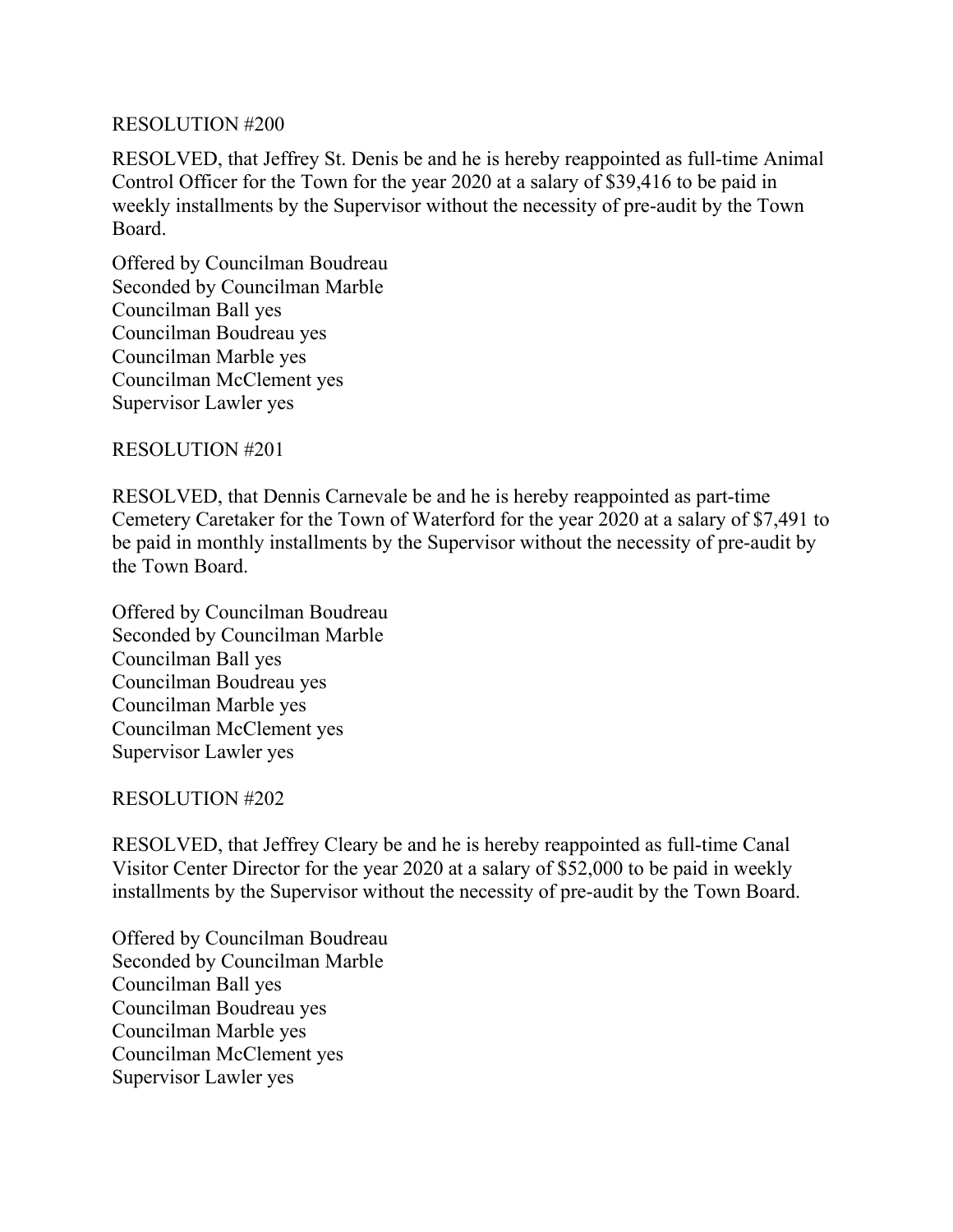RESOLVED, that Andrew Walters is hereby reappointed as a Bus Driver for the year 2020 for the Town of Waterford at a salary of \$20.34 per hour to be paid in weekly installments by the Supervisor without necessity of pre-audit by the Town Board and Ronald Bennett is reappointed as an alternate Bus Driver for the year 2020 at a salary of \$15.30 per hour to be paid in bi-weekly installments by the Supervisor without the necessity of pre-audit by the Town Board.

Offered by Councilman Boudreau Seconded by Councilman Marble Councilman Ball yes Councilman Boudreau yes Councilman Marble yes Councilman McClement yes Supervisor Lawler yes

## RESOLUTION #204

RESOLVED, that Andrew Walters is appointed as Custodian for the Town Hall for the year 2020 at a salary of \$20.34 per hour and Custodian for the Community/Senior Center for the year 2020 at a salary of \$20.34 per hour to be paid in weekly installments without the necessity of pre-audit by the Town Board.

Offered by Councilman Boudreau Seconded by Councilman Marble Councilman Ball yes Councilman Boudreau yes Councilman Marble yes Councilman McClement yes Supervisor Lawler yes

Supervisor Lawler made changes to two resolutions before they were approved.

## **Other Business:**

Supervisor Lawler discussed and reviewed the 2019 Budget Amendments

## RESOLUTION #205

RESOLVED, that the 2019 budget amendments be adopted.

Offered by Councilman Ball